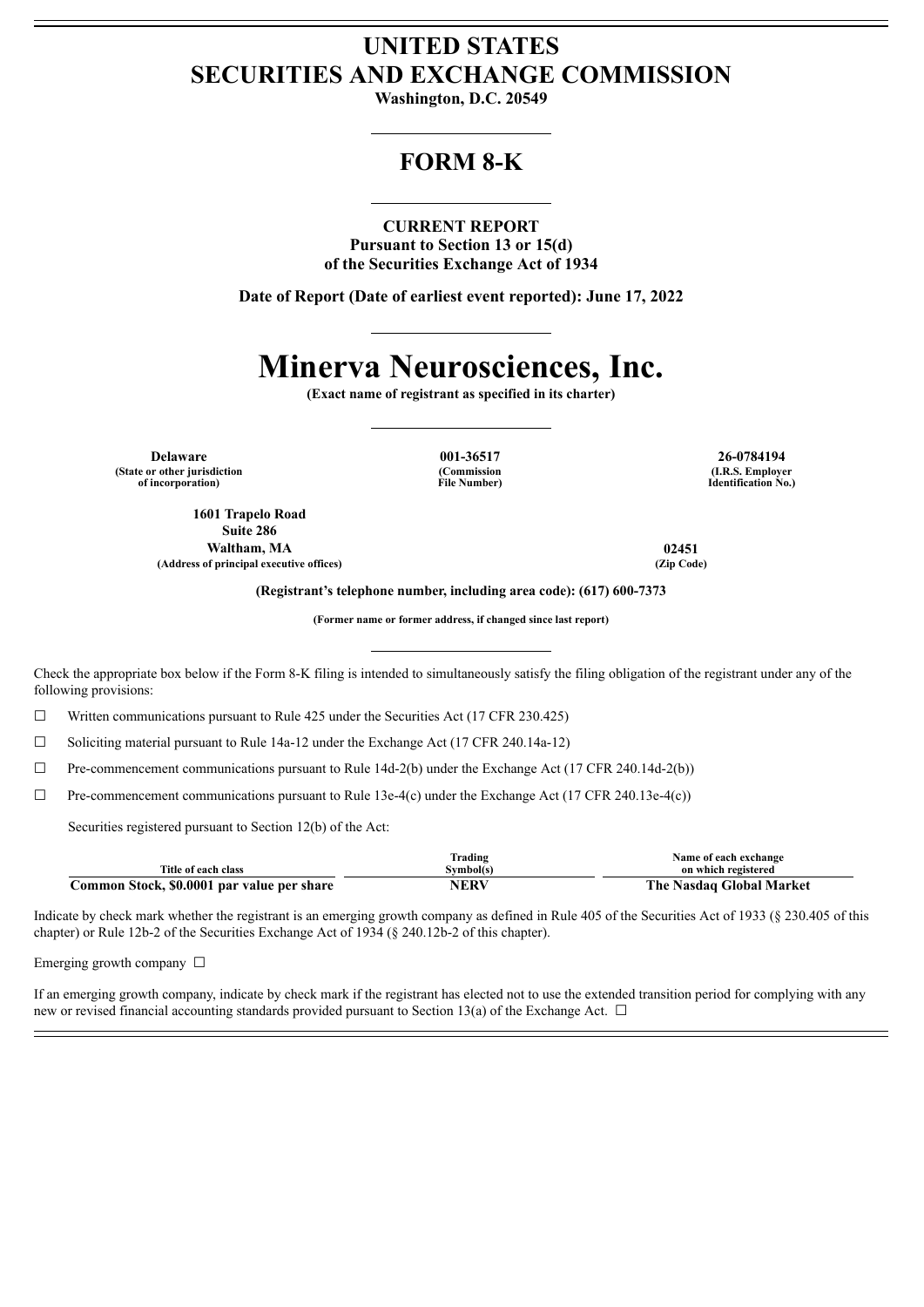#### **Item 5.03 Amendments to Articles of Incorporation or Bylaws; Change in Fiscal Year.**

#### *(a) Amendment of Amended and Restated Certificate of Incorporation to Ef ect Reverse Stock Split*

On June 17, 2022, Minerva Neurosciences, Inc. (the "Company") filed a Certificate of Amendment to its Amended and Restated Certificate of Incorporation (the "Amendment") with the Secretary of State of the State of Delaware to effect a one-for-eight (1-for-8) reverse stock split of its outstanding common stock. The Amendment will be effective at 5:00 p.m. Eastern Time on June 17, 2022. A series of alternate amendments to effect a reverse stock split was approved by the Company's stockholders at the Company's 2022 Annual Meeting of Stockholders held on June 10, 2022, and the specific one-for-eight (1-for-8) reverse stock split was subsequently approved by the Company's board of directors on June 10, 2022.

The Amendment provides that, at the effective time of the Amendment, every eight (8) shares of the Company's issued and outstanding common stock will automatically be combined into one issued and outstanding share of common stock, without any change in par value per share. The reverse stock split will affect all shares of the Company's common stock outstanding immediately prior to the effective time of the Amendment. As a result of the reverse stock split, proportionate adjustments will be made to the per share exercise price and/or the number of shares issuable upon the exercise or vesting of all stock options, restricted stock units and restricted stock award issued by the Company and outstanding immediately prior to the effective time of the Amendment, which will result in a proportionate decrease in the number of shares of the Company's common stock reserved for issuance upon exercise or vesting of such stock options, restricted stock units and restricted stock award, and, in the case of stock options, a proportionate increase in the exercise price of all such stock options. In addition, the number of shares reserved for issuance under the Company's equity compensation plans immediately prior to the effective time of the Amendment will be reduced proportionately.

No fractional shares will be issued as a result of the reverse stock split. Stockholders of record who would otherwise be entitled to receive a fractional share will receive a cash payment in lieu thereof. The reverse stock split will affect all stockholders proportionately and will not affect any stockholder's percentage ownership of the Company's common stock (except to the extent that the reverse stock split results in any stockholder owning only a fractional share).

The Company's common stock will begin trading on The Nasdaq Global Market on a split-adjusted basis when the market opens on June 21, 2022. The new CUSIP number for the Company's common stock following the reverse stock split is 603380 205.

The foregoing description is qualified in its entirety by the Amendment, which is filed as Exhibit 3.1 to this Current Report on Form 8-K and is incorporated herein by reference.

#### **Item 9.01 Financial Statements and Exhibits**

(d) Exhibits

| Exhibit<br>No. | <b>Description</b>                                                                                                                        |
|----------------|-------------------------------------------------------------------------------------------------------------------------------------------|
| 3.1            | Certificate of Amendment to Amended and Restated Certificate of Incorporation of Minerva<br>Neurosciences, Inc., effective June 17, 2022. |
| 104            | Cover Page Interactive Data File (embedded within the Inline XBRL document).                                                              |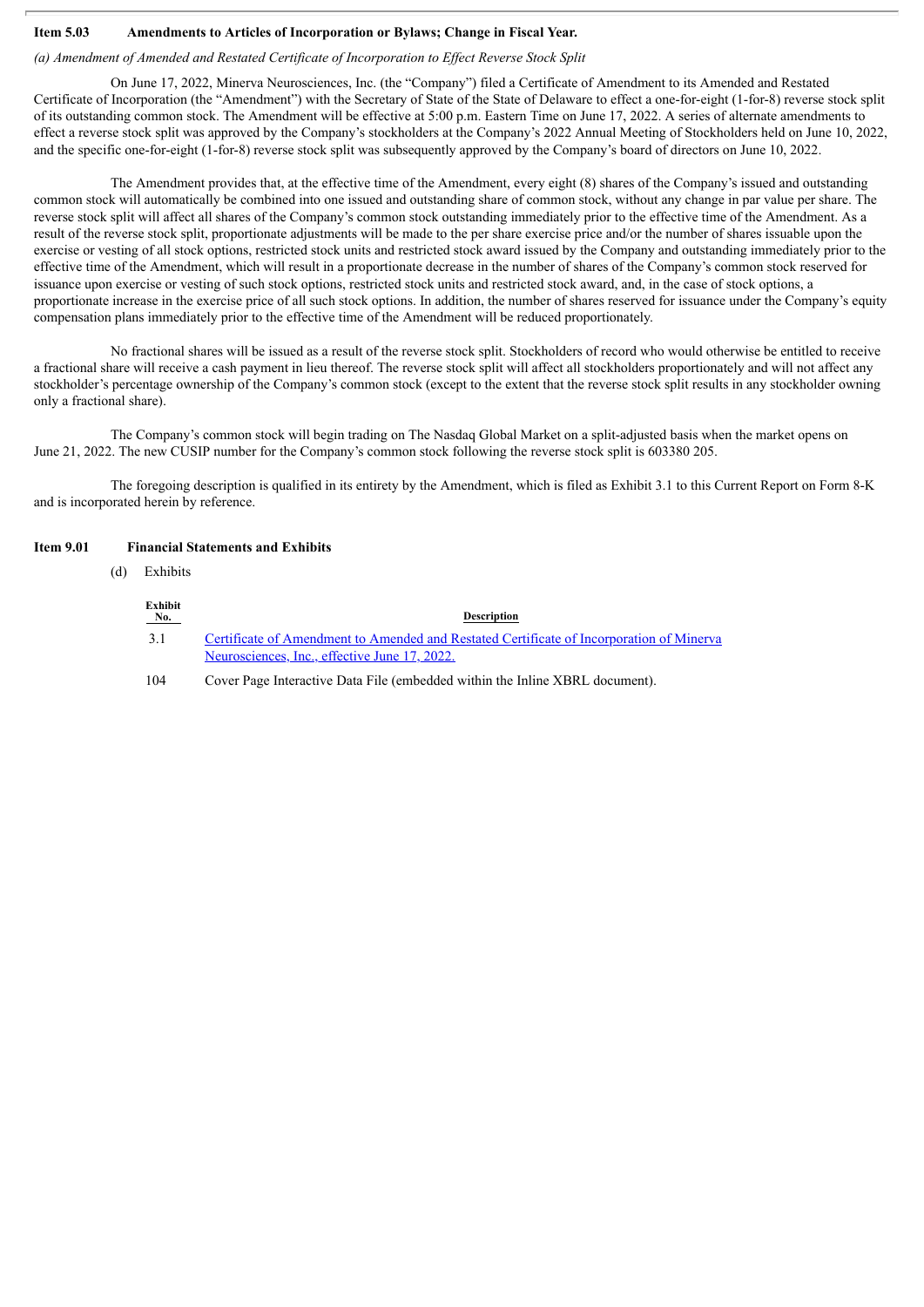**SIGNATURE**

Pursuant to the requirements of the Securities Exchange Act of 1934, the Registrant has duly caused this report to be signed on its behalf by the undersigned hereunto duly authorized.

## **MINERVA NEUROSCIENCES, INC.**

By: /s/ Frederick Ahlholm

Name: Frederick Ahlholm Title: Chief Financial Officer

Date: June 17, 2022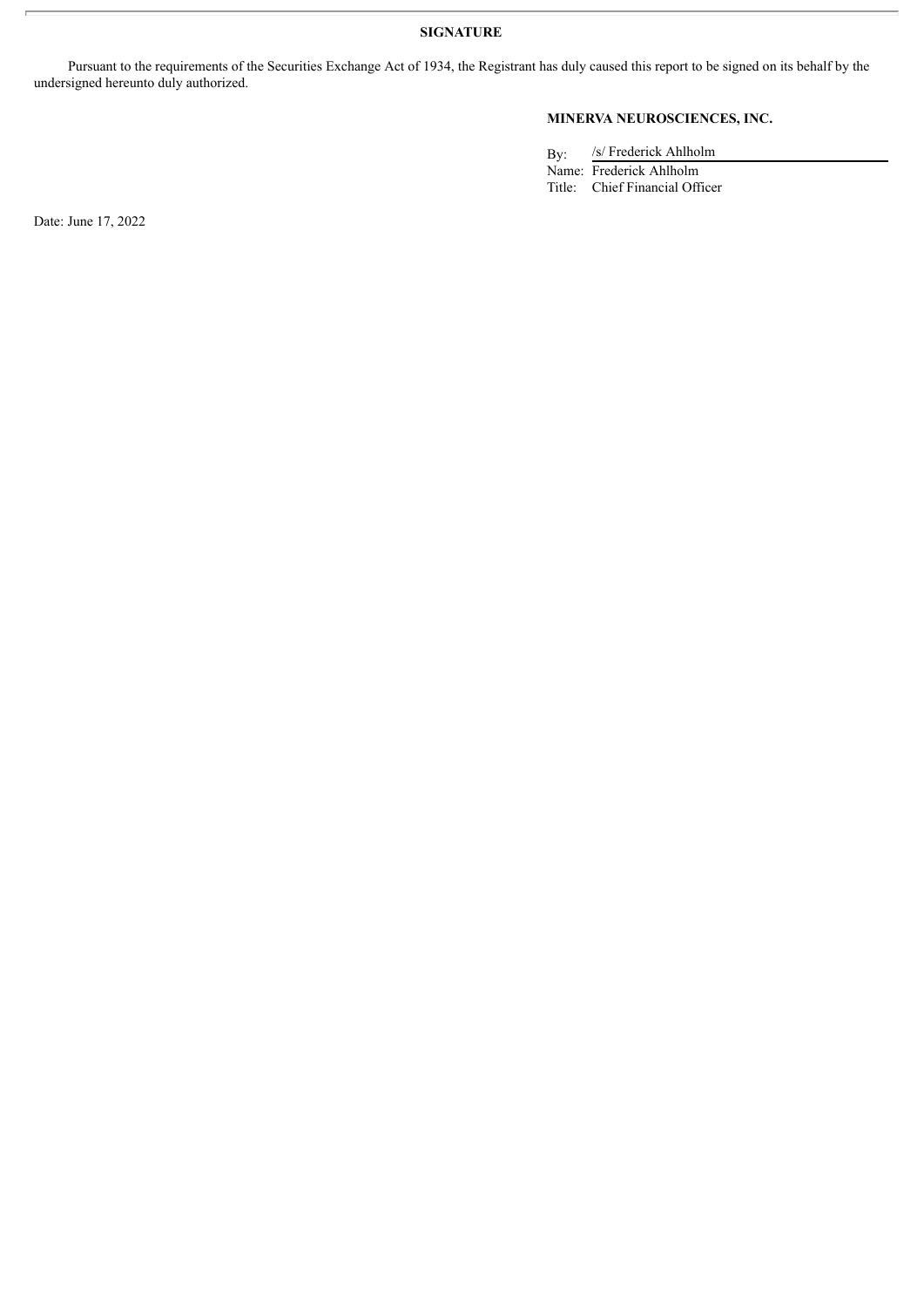#### **CERTIFICATE OF AMENDMENT TO AMENDED AND RESTATED CERTIFICATE OF INCORPORATION OF MINERVA NEUROSCIENCES, INC.**

<span id="page-3-0"></span>Minerva Neurosciences, Inc. (the "*Corporation*"), a corporation organized and existing under and by virtue of the General Corporation Law of the State of Delaware (the "*DGCL*"), does hereby certify that:

**FIRST:** The name of the Corporation is Minerva Neurosciences, Inc. The Certificate of Incorporation of the Corporation was originally filed with the Secretary of State of the State of Delaware on April 23, 2007 under the original name of the Corporation, Cyrenaic Pharmaceuticals, Inc., and was corrected by a Certificate of Correction filed with the Secretary of State of the State of Delaware on May 16, 2007. An Amended and Restated Certificate of Incorporation was filed with the Secretary of State of the State of Delaware on August 29, 2007 and was amended by the Certificate of Merger filed with the Secretary of State of the State of Delaware on November 12, 2013. A second Amended and Restated Certificate of Incorporation was filed with the Secretary of State of the State of Delaware on June 9, 2014 (the "*Certificate of Incorporation*").

**SECOND**: The Board of Directors of the Corporation (the "**Board**"), acting in accordance with the provisions of Sections 141 and 242 of the DGCL, adopted resolutions amending the Certificate of Incorporation, as follows:

Effective as of the effective time of 5:00 p.m., Eastern Time, on June 17, 2022 (the "*Effective Time*"), each eight (8) shares of the Corporation's Common Stock, par value \$0.0001 per share, issued and outstanding immediately prior to the Effective Time shall, automatically and without any action on the part of the Corporation or the respective holders thereof, be combined into one (1) share of Common Stock without increasing or decreasing the par value of each share of Common Stock (the "*Reverse Split*"); provided, however, no fractional shares of Common Stock shall be issued as a result of the Reverse Split and, in lieu thereof, upon receipt after the Effective Time by the exchange agent selected by the Corporation of a properly completed and duly executed transmittal letter and, where shares are held in certificated form, the surrender of the stock certificate(s) formerly representing shares of pre-Reverse Split Common Stock, any stockholder who would otherwise be entitled to a fractional share of post-Reverse Split Common Stock as a result of the Reverse Split, following the Effective Time (after taking into account all fractional shares of post-Reverse Split Common Stock otherwise issuable to such stockholder), shall be entitled to receive a cash payment (without interest) equal to the fractional share of post-Reverse Split Common Stock to which such stockholder would otherwise be entitled multiplied by the average of the closing sales prices of a share of the Corporation's Common Stock (as adjusted to give effect to the Reverse Split) on The Nasdaq Stock Market during regular trading hours for each of the five (5) consecutive trading days immediately preceding the date this Certificate of Amendment is filed with the Secretary of State of the State of Delaware. Each stock certificate that, immediately prior to the Effective Time, represented shares of pre-Reverse Split Common Stock shall, from and after the Effective Time, automatically and without any action on the part of the Corporation or the respective holders thereof, represent that number of whole shares of post-Reverse Split Common Stock into which the shares of pre-Reverse Split Common Stock represented by such certificate shall have been combined (as well as the right to receive cash in lieu of any fractional shares of post-Reverse Split Common Stock as set forth above); provided, however, that each holder of record of a certificate that represented shares of pre-Reverse Split Common Stock shall receive, upon surrender of such certificate, a new certificate representing the number of whole shares of post-Reverse Split Common Stock into which the shares of pre-Reverse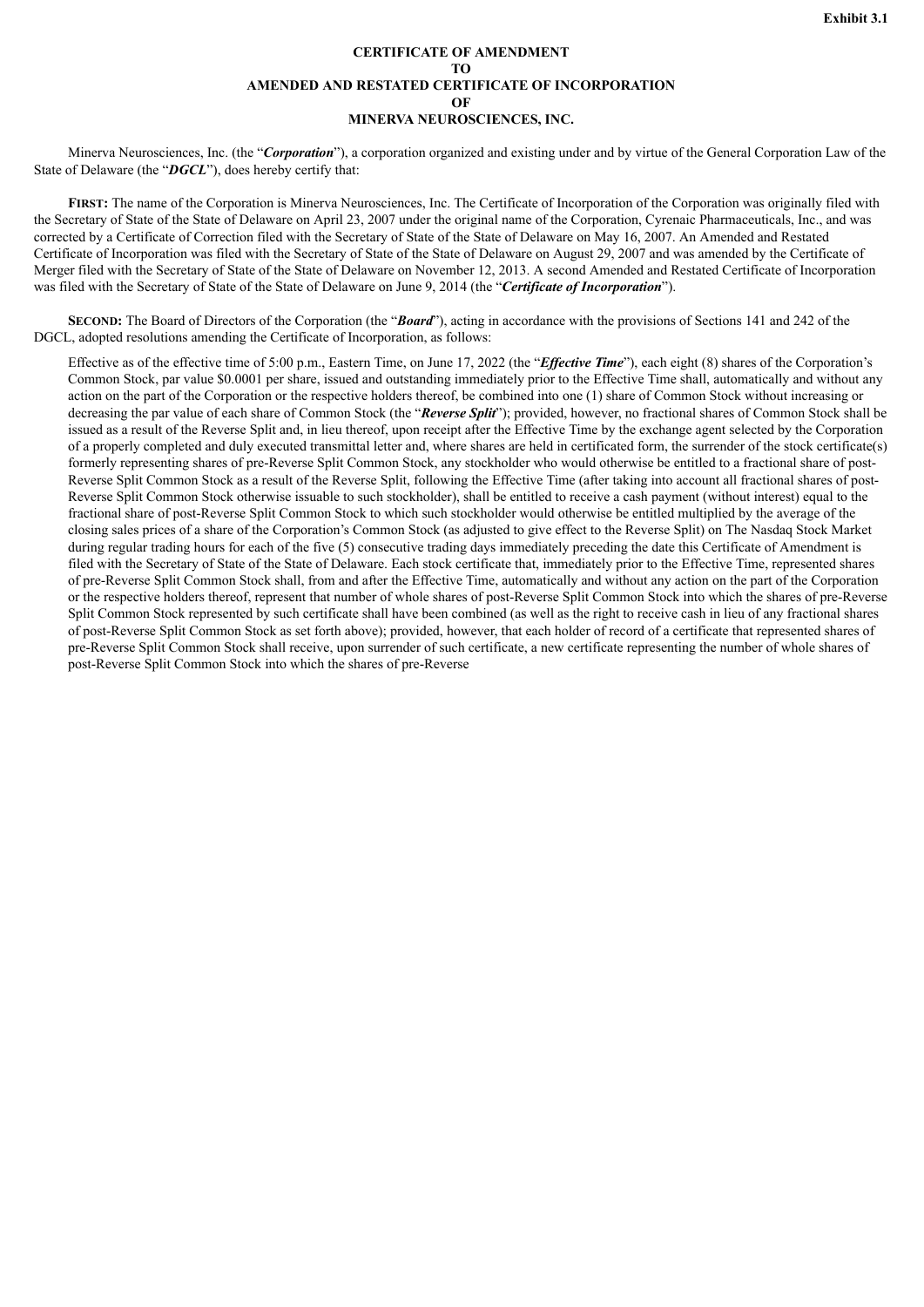Split Common Stock represented by such certificate shall have been combined pursuant to the Reverse Split, as well as any cash in lieu of fractional shares of post-Reverse Split Common Stock to which such holder may be entitled as set forth above. The Reverse Split shall be effected on a record holder-by-record holder basis, such that any fractional shares of post-Reverse Split Common Stock resulting from the Reverse Split and held by a single record holder shall be aggregated.

**THIRD:** The foregoing amendment to the Certificate of Incorporation was duly approved by the Board.

**FOURTH**: Thereafter, pursuant to a resolution of the Board, this Certificate of Amendment was submitted to the stockholders of the Corporation for their approval, and was duly adopted in accordance with the provisions of Section 242 of the DGCL.

**FIFTH**: This amendment to the Certificate of Incorporation shall be effective on and as of as of the effective time of 5:00 p.m., Eastern Time, on June 17, 2022.

**[SIGNATURE PAGE FOLLOWS]**